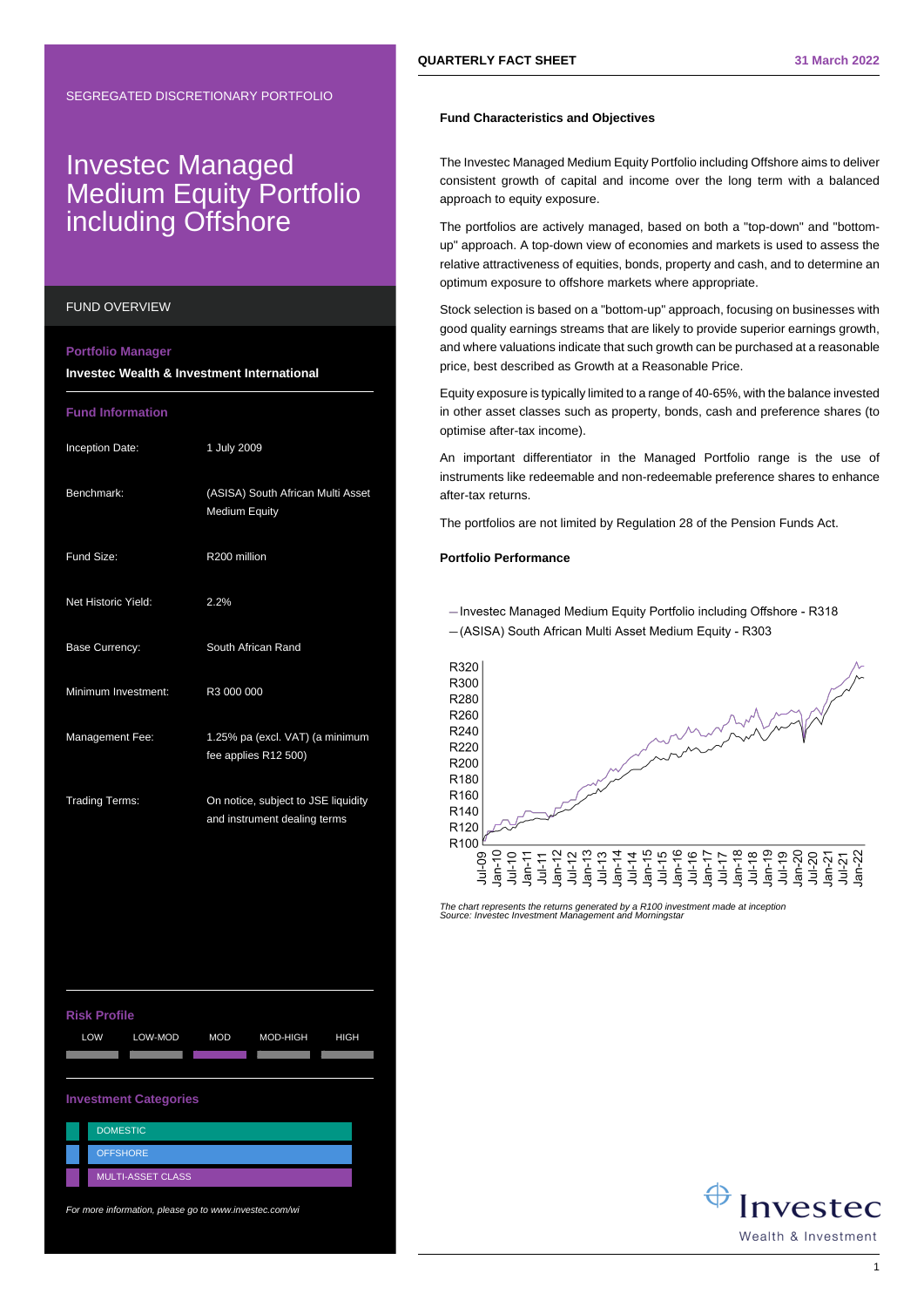# Investec Managed Medium Equity Portfolio including Offshore

PORTFOLIO POSITIONING

## **Top 10 Holdings**

| 1. Firstrand LTD          | 6. Naspers LTD -N-               |
|---------------------------|----------------------------------|
| 2. Anglo American PLC     | 7. Mondi PI C                    |
| 3. BHP Group PLC          | 8. Northam Platinum Holdings LTD |
| 4. Shoprite Holdings LTD  | 9. Bidvest I TD                  |
| 5. The Foschini Group LTD | 10. Standard Bank Group LTD      |

The above holdings reflect the top 10 equity holdings of the portfolio Source : Investec Investment Management

## **Asset Allocation (%)<sup>3</sup>**

## - Investec Managed Medium Equity Portfolio including Offshore



Source : Investec Investment Management

## **Performance (net of fees)**

|                                                                       | 3 months | 1 year | $3 \text{ years}^2$ | $5$ years <sup>2</sup> | $7$ years <sup>2</sup> | $9$ years <sup>2</sup> | 10 years $2$ | <b>Since</b><br>inception $2$ |
|-----------------------------------------------------------------------|----------|--------|---------------------|------------------------|------------------------|------------------------|--------------|-------------------------------|
| <b>Investec Managed Medium Equity</b><br>Portfolio including Offshore | $-1.5%$  | 10.0%  | 7.9%                | 6.1%                   | 5.1%                   | 7.1%                   | 7.9%         | 9.5%                          |
| (ASISA) South African Multi Asset<br>Medium Equity                    | $-1.2%$  | 9.9%   | 8.3%                | 7.0%                   | 6.0%                   | 7.4%                   | 8.2%         | 9.1%                          |

<sup>2</sup> Annualised

4 Initial offshore investment was made in Q3 2014 Source: Investec Investment Management and Morningstar